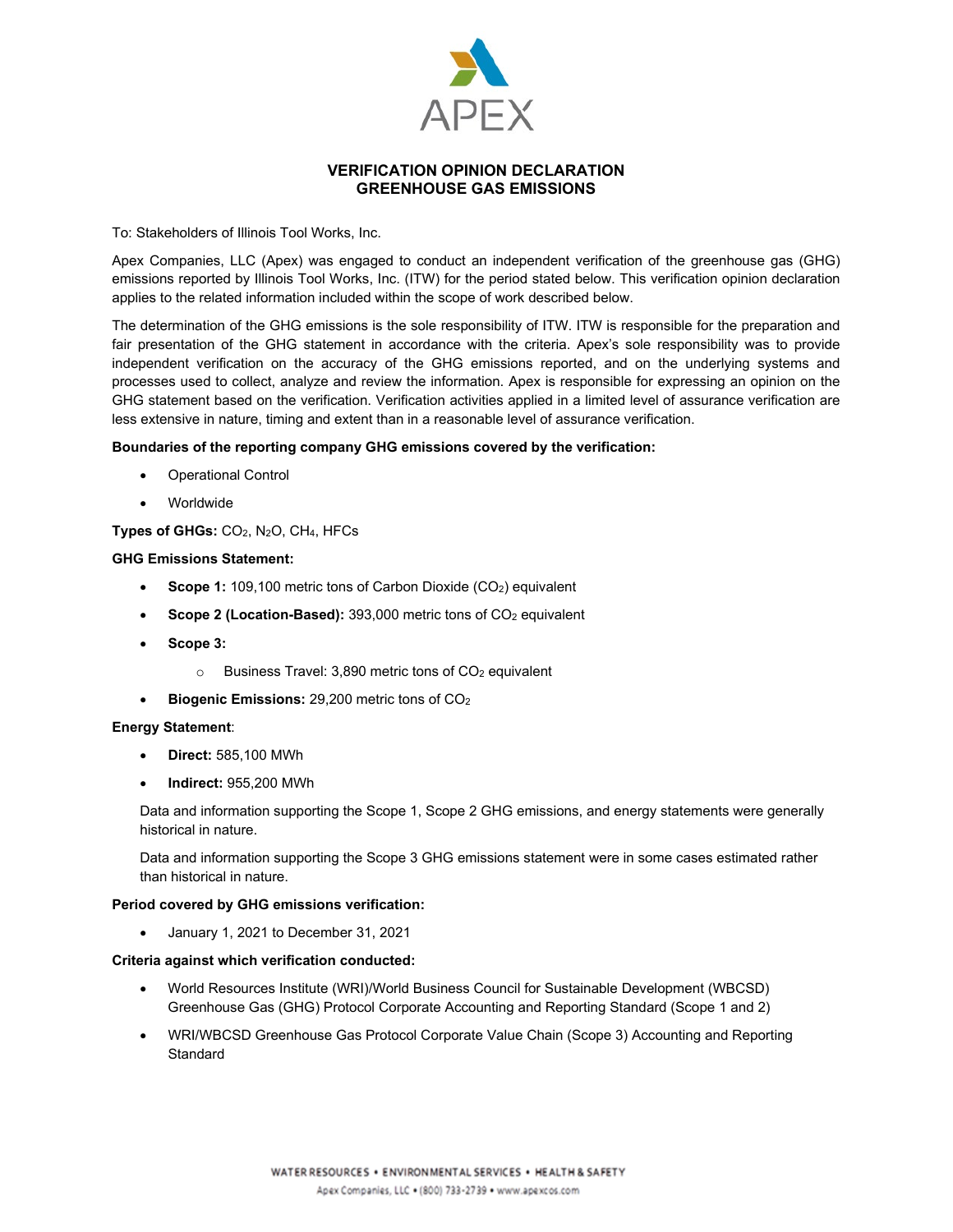

### **Reference Standard:**

• ISO 14064-3 Second edition 2019-04: Greenhouse gases -- Part 3: Specification with guidance for the verification and validation of greenhouse gas statements

## **Level of Assurance and Qualifications**:

- Limited
- This verification used a materiality threshold of ±5% for aggregate errors in sampled data for each of the above indicators

## **GHG Verification Methodology:**

Evidence-gathering procedures included but were not limited to:

- Interviews with relevant personnel of ITW;
- Review of documentary evidence produced by ITW;
- Review of ITW data and information systems and methodology for collection, aggregation, analysis and review of information used to determine GHG emissions at ITW Headquarters and during virtual remote site visits to the Appleton, Wisconsin facilities; Andoain, Spain; Ornans, France; Moorabbin, Australia; Troy, Ohio; and Palmetto, Florida;
- Audit of a sample of data used by ITW to determine GHG emissions.

## **Verification Opinion:**

Based on the process and procedures conducted, there is no evidence that the GHG emissions statement shown above:

- is not materially correct and is not a fair representation of the GHG emissions data and information; and
- has not been prepared in accordance with the WRI/WBCSD GHG Protocol Corporate Accounting and Reporting Standard (Scope 1 and 2), and WRI/WBCSD Greenhouse Gas Protocol Corporate Value Chain Accounting and Reporting Standard (Scope 3).

It is our opinion that ITW has established appropriate systems for the collection, aggregation and analysis of quantitative data for determination of these GHG emissions for the stated period and boundaries.

#### **Statement of independence, impartiality and competence**

Apex is an independent professional services company that specializes in Health, Safety, Social and Environmental management services, including assurance, with over 30 years history in providing these services.

No member of the verification team has a business relationship with ITW, its Directors or Managers beyond that required of this assignment. We conducted this verification independently and to our knowledge there has been no conflict of interest.

Apex has implemented a Code of Ethics across the business to maintain high ethical standards among staff in their day-to-day business activities.